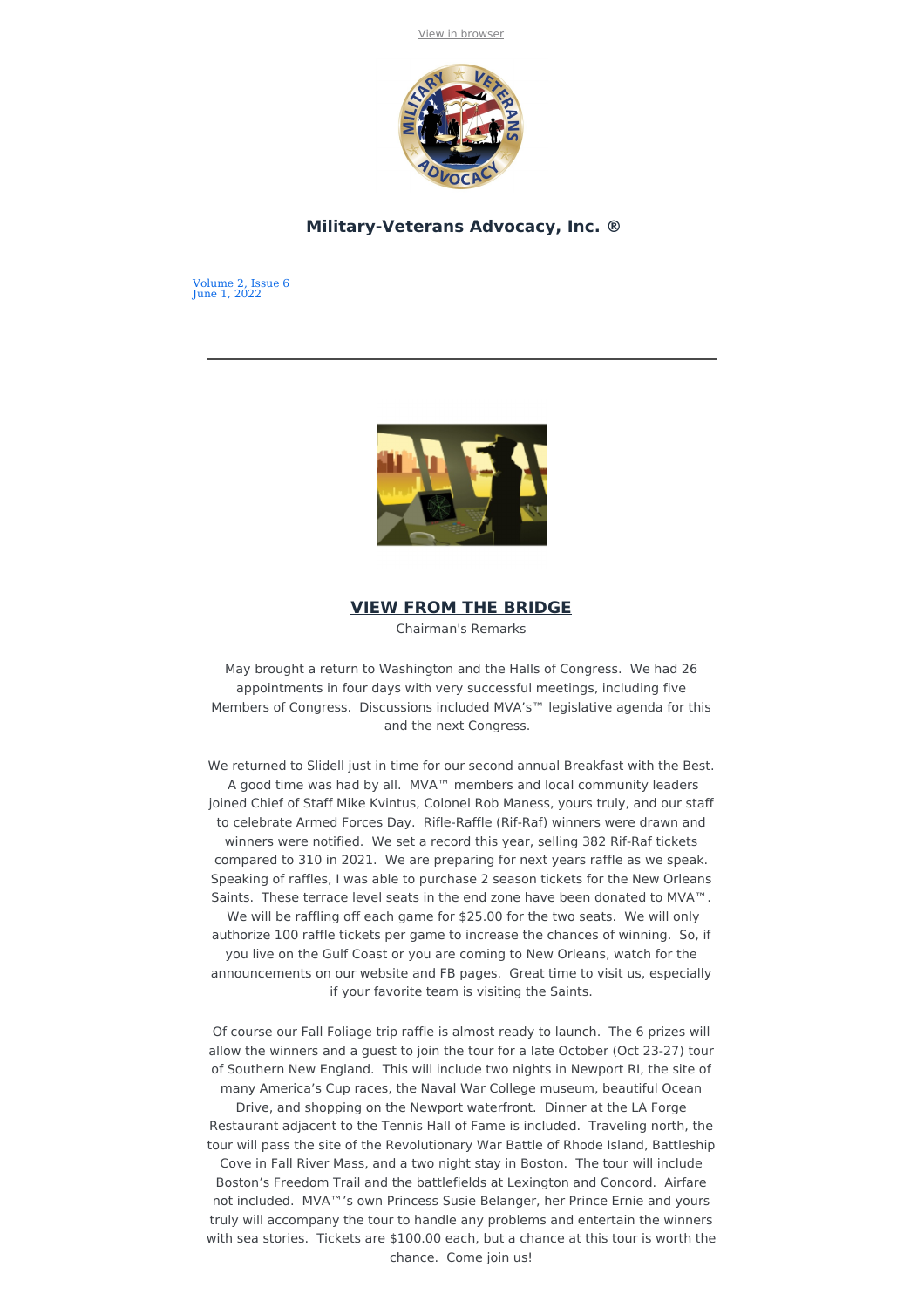Membership is increasing but slowly. We still have a number of non-renewals. But our life memberships are growing. Remember if cost is an issue we can provide a donated gift membership. You do not have to choose between MVA™ and your gas tank. Contact Robin.Barr@mvadvocacy.org. Also, if you are a widow or widower of someone who died from a service-connected illness or disability, you are eligible for a free life membership.

I will be returning to Washington DC the week of 19 June for more time on the Hill. Due to the cost of hotel rooms in Washington, this visit will be limited to myself and Vice-Chair Sgt. Major Jim Kuiken. We just cannot afford to take a full delegation right now.

The Panama Canal Society will be holding their convention in Orlando July 6-9. Donna Tornoe, Mike Kvintus, and I will be manning an exhibit to educate attendees on our legislative agenda for veterans who served in Panama.

Every few days I read a Facebook post from a Blue Water Navy veteran who has recently received his or her benefits. Soon we will be seeing these types of posts from Guam, American Samoa, Johnston Island, Thailand, Laos and Cambodia. Sometimes we are thanked. Occasionally we receive a donation. Folks, please remember who worked on the Hill and in court to get you these benefits. Please consider making a donation at [https://www.flipcause.com/secure/cause\\_pdetails/MTQ1MjEx](https://www.flipcause.com/secure/cause_pdetails/MTQ1MjEx)

No word yet on the promised appointment with the VA Secretary. Still waiting.

Please check out the MVA Marketplace on our website. <https://military-veterans-advocacy.square.site/>

So, until next month, stay steady on course.

John B. Wells CDR USN (ret) Chairman



**BILL OF THE WEEK**

Please support the MVA™ bill of the week. It takes a minute to register and seconds to send the pre-written email to your Member of Congress and Senators. This allows you to provide your input to Congress, support MVA<sup>™</sup>, and support your fellow veterans. Please scroll through and support all or some of our bills of the week.

**<https://www.militaryveteransadvocacy.org/bill-of-the-week.html>**

Your MVA Board has put in over 4500 hours so far in 2022

**PACT ACT UPDATE**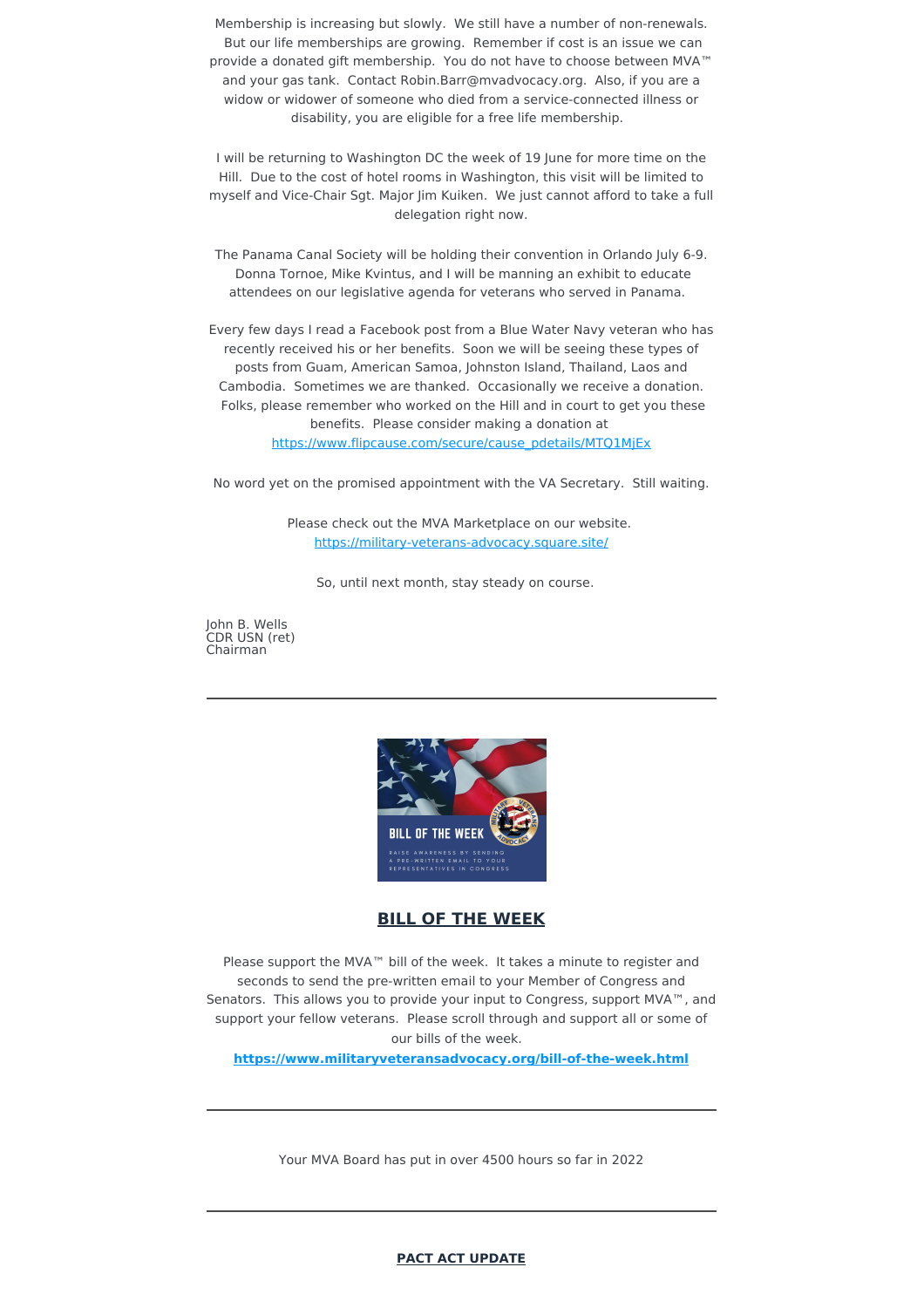It looks like the Senate will quickly pass the PACT Act upon their return from recess. The bill must then return to the House to reconcile some changes made by the Senate but should quickly pass the House again and be sent to President Biden for his signature.

The PACT Act will provide for herbicide (Agent Orange) benefits for veterans serving on Guam, American Samoa, Johnston Island, and in Thailand, Laos and Cambodia. The bill will add hypertension to the list of herbicide presumptives. It will also provide coverage for radiation cleanup veterans at Eniwetok and Palomares. Finally, it will provide coverage for veterans deployed to the K-2 base in Uzbekistan and burn pit victims throughout Southwest Asia. This bill is not all encompassing but it is a good start. It should provide toxic exposure benefits to about 3.4 million veterans.

If you have not filed a claim, file it now or at least submit an intent to file. The claim submission will mark the effective date of your benefits. Unlike the case with the Blue Water Navy, benefits will not be retroactive to previous submissions. There was a consent agreement that allowed us to make Blue Water retroactive. That is not the case with the other areas. Reserve you place in line now - file that claim.

#### **MVA's Legislative Priorities for the 118th Congress**

Assuming the PACT Act passes, many of this year's legislative priorities will have been enacted. This is not the end however. It is one battle, a big battle, but we still have the war to win!

Our legislative priorities for the next Congress include adjusting the start date for Guam coverage back to August of 1958 when the first use of herbicide was documented. Extension of the herbicide exposure to Panama and Okinawa are also at the top of our list. Fort McClellan and other CONUS sites are other areas of concern that must be addressed. We hope to address the problems with the VA appellate backlog and the claims process at the Regional Office. Critical to our litigation strategy is to impose a statutory time line on the VA to answer our rulemaking requests. We have a number of requests that have been approved, but the VA never seems to get around to issuing the rules.

### **Litigation**



Our two suits at the Federal Circuit are still pending. These suits will require the VA to issue regulations extending herbicide benefits to Thailand, Guam, American Samoa, and Johnston Island. It will also encompass the airspace over the Republic of Vietnam and extend the Blue Water Navy line throughout the Vietnam Service Medal area. The PACT Act, assuming it is passed, will moot one suit and part of another. But the airspace and Blue Water portions remain. We expected a decision by now, so it could come at any time. Assuming PACT is passed, we will update the court on its impact.

## **MVA™ AT THE SUPREME COURT**

What happens when a veteran suffering from Post-Traumatic Stress or Traumatic Brain Injury fails to file a claim within one year or misses an appeal date? Can this be excused? The VA says no, but if the mental illness interfered with the veteran's ability to file or pursue his claim, should he or she be denied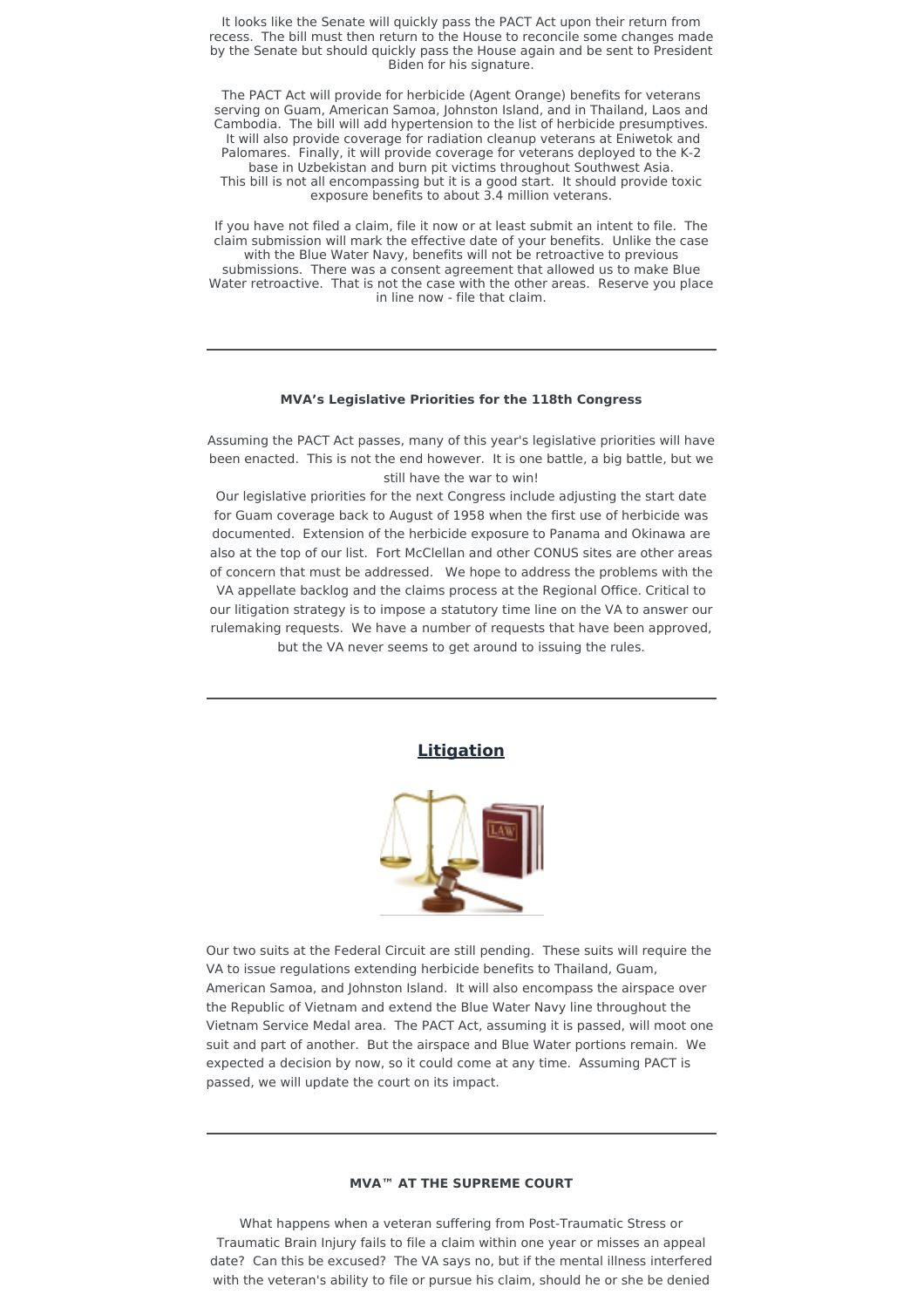the earlier effective date? A court case supported by Military-Veterans Advocacy® is now pending at the Supreme Court of the United States to resolve the matter. MVA™ has filed an amicus curiae brief in Arrellano v. McDonough, which argues that these deadlines are susceptible to equitable tolling. In other words, an event that was not the veteran's fault, but that prevented him from meeting these deadlines, could stop the deadline.

This case, if decided favorably, may have wide ranging ramifications. Say you wanted to file a claim for herbicide under the Blue Water Navy Act prior to the Procopio decision. A VSO refuses to accept it because of the "boots on the ground" policy. A couple of years later you convince another VSO to file the claim. If we are successful in Arrellano, we may be able to argue that the

retroactive date is should be the date you first tried to file the claim, not when it was eventually filed.

Oral argument was held in this case in April. We should see a decision this month.

### **Operation Mission Daybreak (from MOAA newsletter)**

The VA is launching a contest that will dole out \$20 million in prizes to entrants with the best ideas for reducing the thousands of veteran suicides that occur in the U.S. each year.

The competition, called Mission Daybreak, seeks to bring in "fresh thinking, outside perspectives and innovative concepts" that the department could use to help save veterans. Top winners will take away prizes of \$3 million and \$1 million, while others will get \$250,000 and \$100,000 for chosen proposals, according to a website for the VA contest.

For more information go to: <https://www.missiondaybreak.net/>

## From FRA "Newsbytes" **Cause of Gulf War Illness Discovered**

After the Gulf War, nearly one-third of all who deployed reported unexplained chronic symptoms such as rashes, fatigue, gastrointestinal and digestive issues, brain "fog," neuropathy, and muscle and joint pain. Federal agencies generally rejected the idea that troops may have been suffering from exposure to chemical agents, with many veterans experiencing symptoms sent to mental health providers.

A study published in the journal of Environmental Health Perspectives used genetic research and survey data to determine that service members exposed to sarin were more likely to develop Gulf War Illness, and those who were exposed and had a weaker variant of a gene that helps digest pesticides were nine times more likely to have symptoms.

In January 2023, the VA will launch a new program offering, Veterans Affairs Life Insurance (VALife), which provides guaranteed acceptance whole-life insurance coverage to Veterans ages 80 and under with any level of service-connected disability. Although, some Veterans aged 81 and older may also be eligible.

Learn more about VALife and whether it's the right choice for you and your family. [https://blogs.va.gov/VAntage/103790/valife-insurance-program-coming](https://blogs.va.gov/VAntage/103790/valife-insurance-program-coming-january-2023-veterans-with-service-connection/)january-2023-veterans-with-service-connection/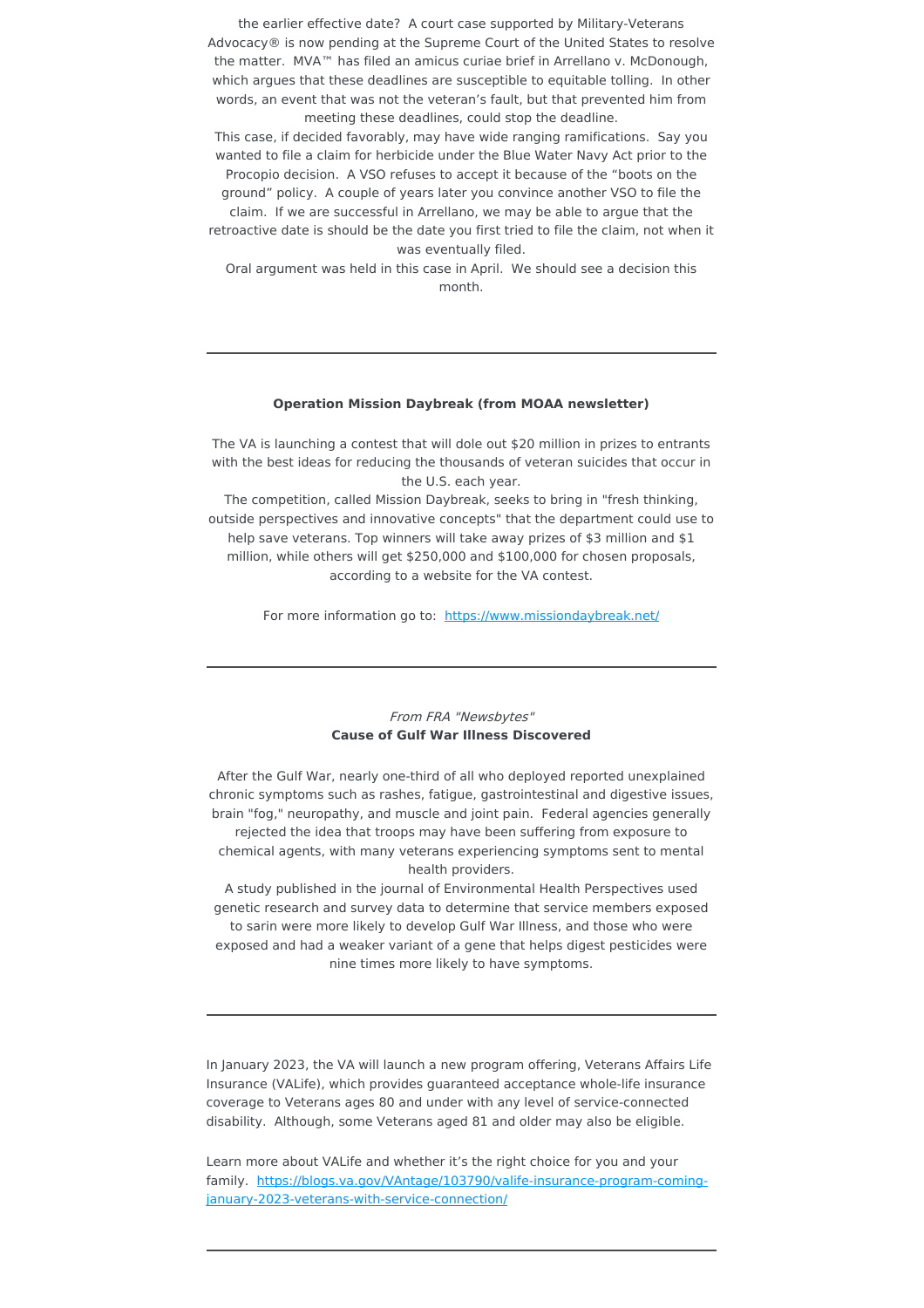

# **BLUE WATER NAVY ASSOCIATION™**

Here it is another month and yet we have not reached our goal of over 2000 Members. We need to reach this number so we can become a registered Veterans Service Organization. Please help by reaching out to your Veteran friend and asking them to join.

An update on the Deck Log Project. If you have a Deck Log that you feel we do not have, please email them to me at <mailto:mike.yates@mvadvocacy.org> so we can add them to our collection to help other Blue Water Navy Veterans. We have over 6000 Deck Log entries that show ships that were within the Territorial Sea. Some of the Deck Logs we have are for other ships, and these can be used for claims as long as it shows your ship's name and that the location is within the Territorial Seas. As I can, I am looking for the exact Deck Log for the ships and replacing them.

If you follow our Facebook page you will see some Members letting you know that you can do your own research for Deck Logs by going to the National Archives. The location is

## [https://www.archives.gov/research/military/logbooks/navy-online?](https://www.archives.gov/research/military/logbooks/navy-online?fbclid=IwAR1usvmENWa-ur7E25gFzM1JJfo9WLOmV8gtRBD3J_aXHFVs10DOUalpxxk#i) fbclid=IwAR1usvmENWa-

ur7E25gFzM1JJfo9WLOmV8gtRBD3J\_aXHFVs10DOUalpxxk#i This location is where you will be able to find most of the Deck Logs. You need to check the three locations entered for the time period of 0800, 1200, 2000. Next you need to know the location of the Territorial Sea Line. You can find that in the HR 299 bill. Note, you need to read and understand the wording of the HR 299 Bill definition of the Territorial Sea, this is very important.

Where the main problem comes in is if the 0800, 1200, or 2000 location only shows that the ship was close to the Territorial Sea Line and you need to do Dead Reckoning to see if the ship entered the Territorial Sea Line. It would take too long to try to explain how to do Dead Reckoning. You need to start with a good location and check each and every course change and speed change and how long the ship was on that course and speed.

Mike Yates Director, Blue Water Navy™ Military-Veterans Advocacy, Inc. ®



# **VETERANS OF PANAMA CANAL ZONE™**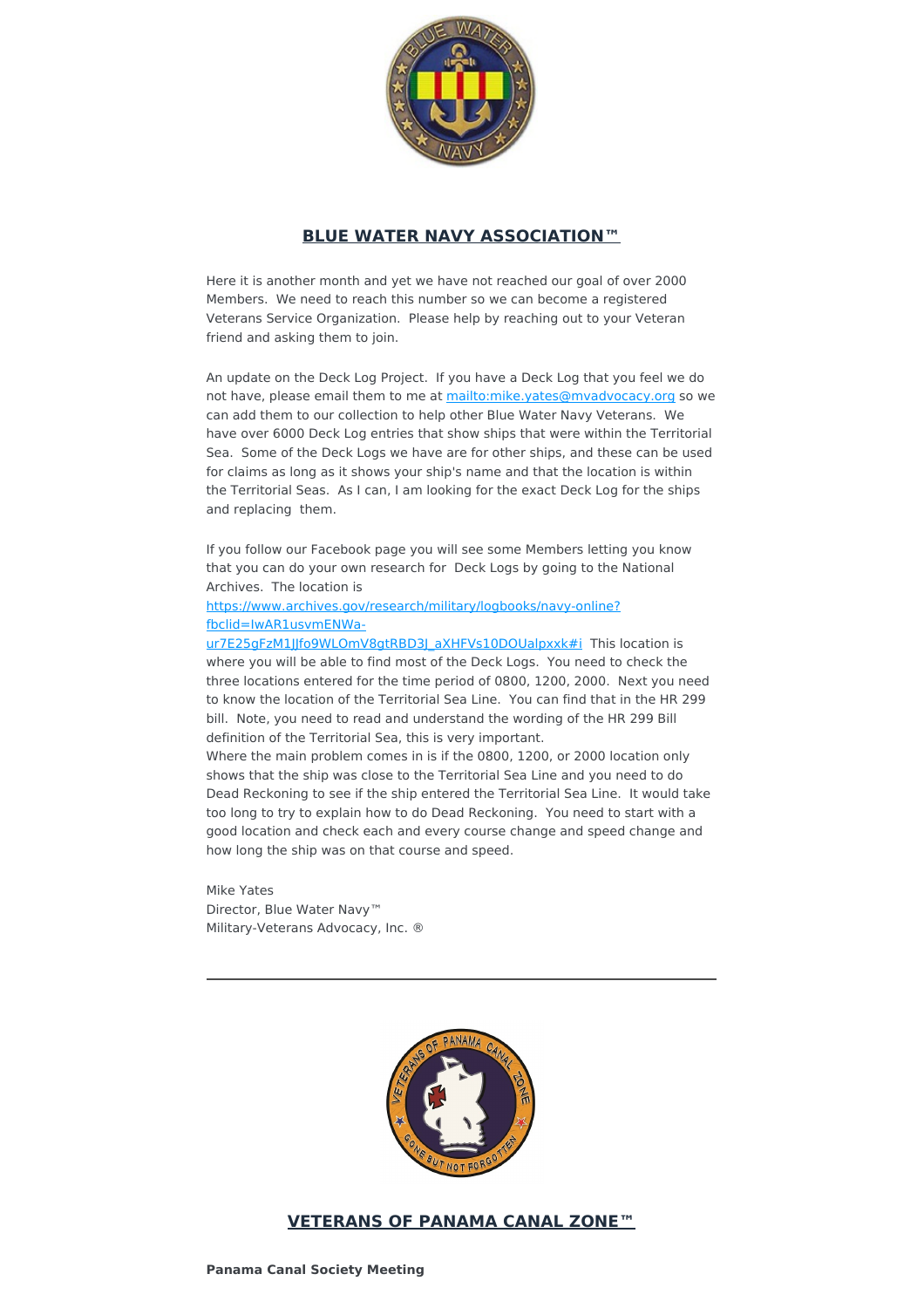2022 is the 90th year of the Panama Canal Society and Military-Veterans Advocacy® will be there to connect. It will be held in Orlando, Florida. They have some excellent speakers lined up, including Dr. Heckadon-Moreno, Smithsonian Research Institute, and Ilya Espino De Marotta, Deputy Administrator and Vice President for Operations of the Panama Canal. What impressive resumes! I hope to meet them both!

I have made signs for our table, hoping to attract interest and increase our membership. Thank you to all who have donated to my birthday fundraiser. It is going to cost a pretty penny to get me from California to Florida. If I didn't think this of the utmost importance, I would not go. We have come this far, together we can make this happen. Please continue to tell your fellow veterans, families and friends to join and support our Panama section. And if you will be there, please stop by. We will be setting up near the PanCanal Museum area.

#### **H.R. 5026**

Although Panama is not included in the PACT Act which is close to becoming law, Panama is front and center and making progress. We will need to reintroduce the Panama bill after the new congress gets seated. But remember, we do have a grant from the VA Secretary for Panama. Commander Wells and others have been to DC several times to ask for assistance in getting the Secretary to write Panama into the CFR.

DC needs to hear from all of us. Continue to engage in our Bill of the Week program which can be found here: Bill of the [Week](https://www.militaryveteransadvocacy.org/bill-of-the-week.html)

Do it every week! Do it every day! Do it multiple times! This program we provide for your use makes it simple to contact your representatives and only takes a couple seconds of your time. Every bill we put up in our Bill of the Week program is important to a veteran. They need our help, and we need theirs! Let us be proactive!

I know that it is a bummer when we get the blah, blah, blah responses and our representatives never answering our question about Panama, that just means we need to pester them until they do! Call, email, fax, go to their offices! Ask them to support H.R. 5026, direct them back to our evidence here: Vets of Panama [\(militaryveteransadvocacy.org\)](https://www.militaryveteransadvocacy.org/vets-of-panama.html) and the fact that the Secretary has granted for Panama, what are they waiting for, please support H.R. 5026. If we get their support on this Panama bill, if any of them are left after the election, they can help us again to get it going. Remember, "the squeaky wheel gets the grease!"

Individuals can and have won, so keep up the battle and never give up! Appeal, appeal, appeal! And if you need assistance, let us know.

### **What can you do to help advance our cause?**

Maybe you belong to an organization where you meet with many people or just have a heck of a lot of friends. We could use your help spreading the word about SMILEAmazon. Millions shop on Amazon, and it doesn't cost them one red cent to help our cause. Please ask them, in fact sit down with them and make sure they get it done, hook them up to us on SMILEAmazon. This is just a simple way that money can come in to help us get this done. Just go to our FlipCause page from our website here: MVA Donations - [Military-Veterans](https://www.flipcause.com/secure/cause_pdetails/MTQ1MjEx) Advocacy, Inc. (flipcause.com) and hit SMILE Amazon and follow the prompts. But remember, very important for all, my regular amazon and my smile amazon can see each other and anything I put in the cart in either place shows, but when I go to purchase, I have to make sure I am on SMILEAmazon account not just the regular to get those pennies to go to Military-Veterans Advocacy®. So make sure to convey to people you may help to help us to go through SMILE. Maybe you belong to your local veterans group. Commander Wells and others would be happy to come to give a talk to your group. If that is you, reach out to us and let us know when and where.

#### **Possible testing sites posted**

If you are a member of Military-Veterans Advocacy® and part of my Panama section, you are already aware of the 17 video series on possible places to test in the old Canal Zone. This information was form a Tropical Test Center map which turned up. I think it is very interesting, especially for those who may have an interest in possibly testing, if needed. I especially like Fort Davis, as that is where my husband and I lived 1974-1977. Well, actually we lived the first year in Colon waiting for quarters. The Fort Davis video shows the old PX and parade field and talks about the enlisted quarters across the street from the barracks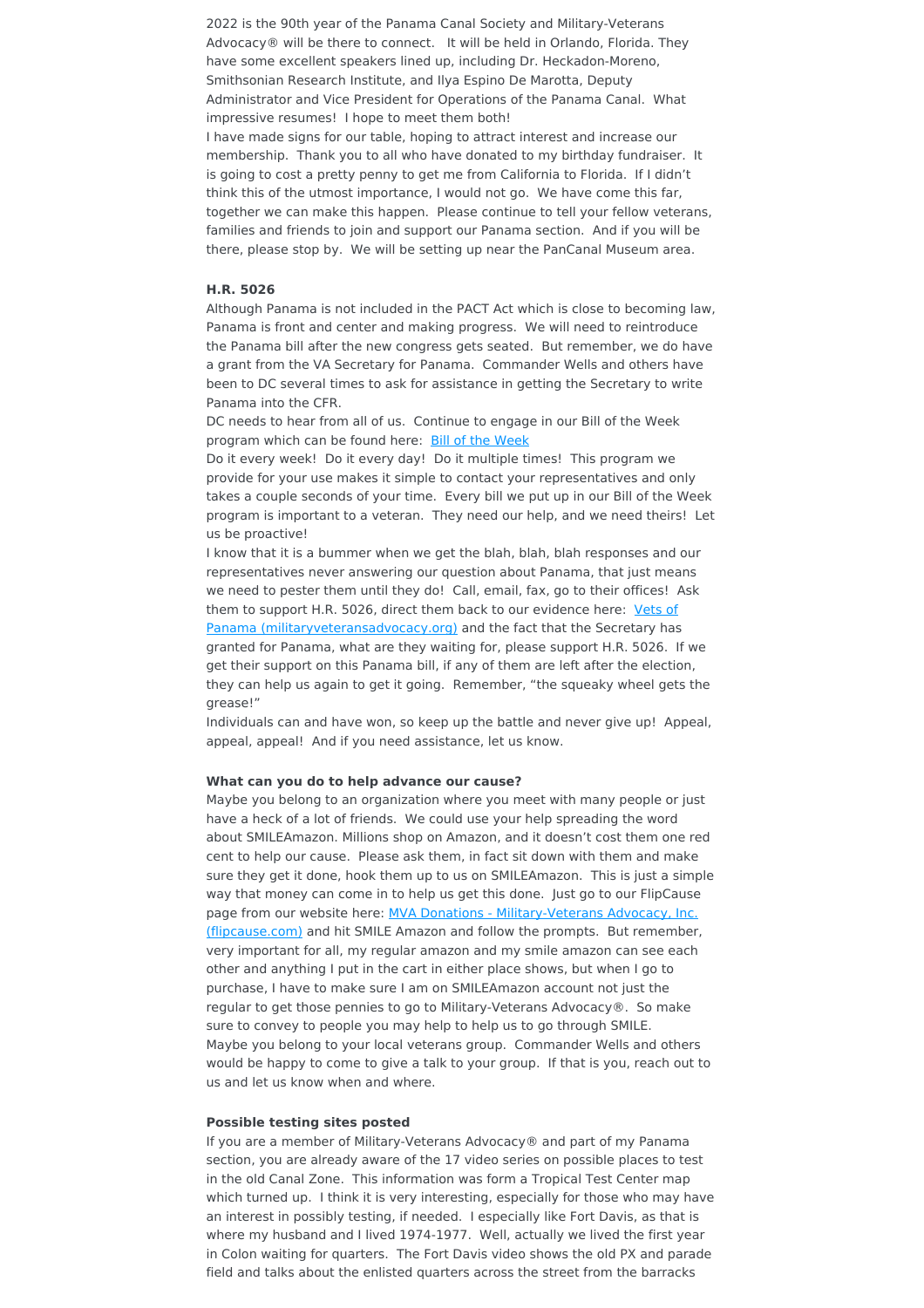and there being five pinpoints within throwing distance of our old quarters. I worked next door to the PX and would walk across the parade field during the dry season to work each day. It sure seemed silly to drive the car around the block, but with the rains coming right at quitting time most days, you got soaked running to your car!

#### **We are planning to grow**

We are looking to grow and planning new sections as we find leaders. God Bless Commander John Wells for bringing all of our groups under one organization. It is a huge task, and we can help each other. As you ask fellow veterans, families, friends, people on the street to join MVA™, remember we have many sections.

Donna Tornoe Director, Veterans of Panama Canal Zone™ Military-Veterans Advocacy, Inc. ®

### **Are you eligible for VA disability Benefits?**

You should be eligible for disability benefits if you have an illness or other condition believed to be caused by your contact with an environmental hazard while serving in the military. This may include contact with:

- Particulate matter or large burn pits in Iraq, Afghanistan, and Djibouti in the Horn of Africa
- A large sulfur fire Mosul, Iraq
- Hexavalent chromium at the water treatment plant in Basra, Iraq
- Pollutants from a waste incinerator near the Naval Air Facility at Atsugi, Japan

In-addition the VA has coverage for illness associated with:

- Agent Orange
- Asbestos
- Birth defects like spina bifida
- Contact with mustard gas or lewisite
- Contaminated drinking water at Camp Lejeune
- Gulf War Illness
- Gulf War Illness in Afghanistan
- Project 112/ SHAD
- Radiation exposure
- Specific environment hazards

Action steps for all military veterans:

- 1. Enroll in the VA medical system today (sometimes illnesses are delayed)
- 2. File a claim for existing condition(s)
- 3. Join the registry for the condition

Contact your local Veteran Service Officer to get started today.

If you need help let me know.

Richard Elliott Director of Research Richard.Elliott@MVAdvocacy.org Military-Veterans Advocacy, Inc. ®

If you have questions about membership, contact Robin Barr at [Robin.Barr@mvadvocacy.org](mailto:robin.barr@mvadvocacy.org?subject=Membership)

Be sure to visit our online marketplace. We offer a variety of products from all of our sections and are continuing to add new products. [https://military-](https://military-veterans-advocacy.square.site/)